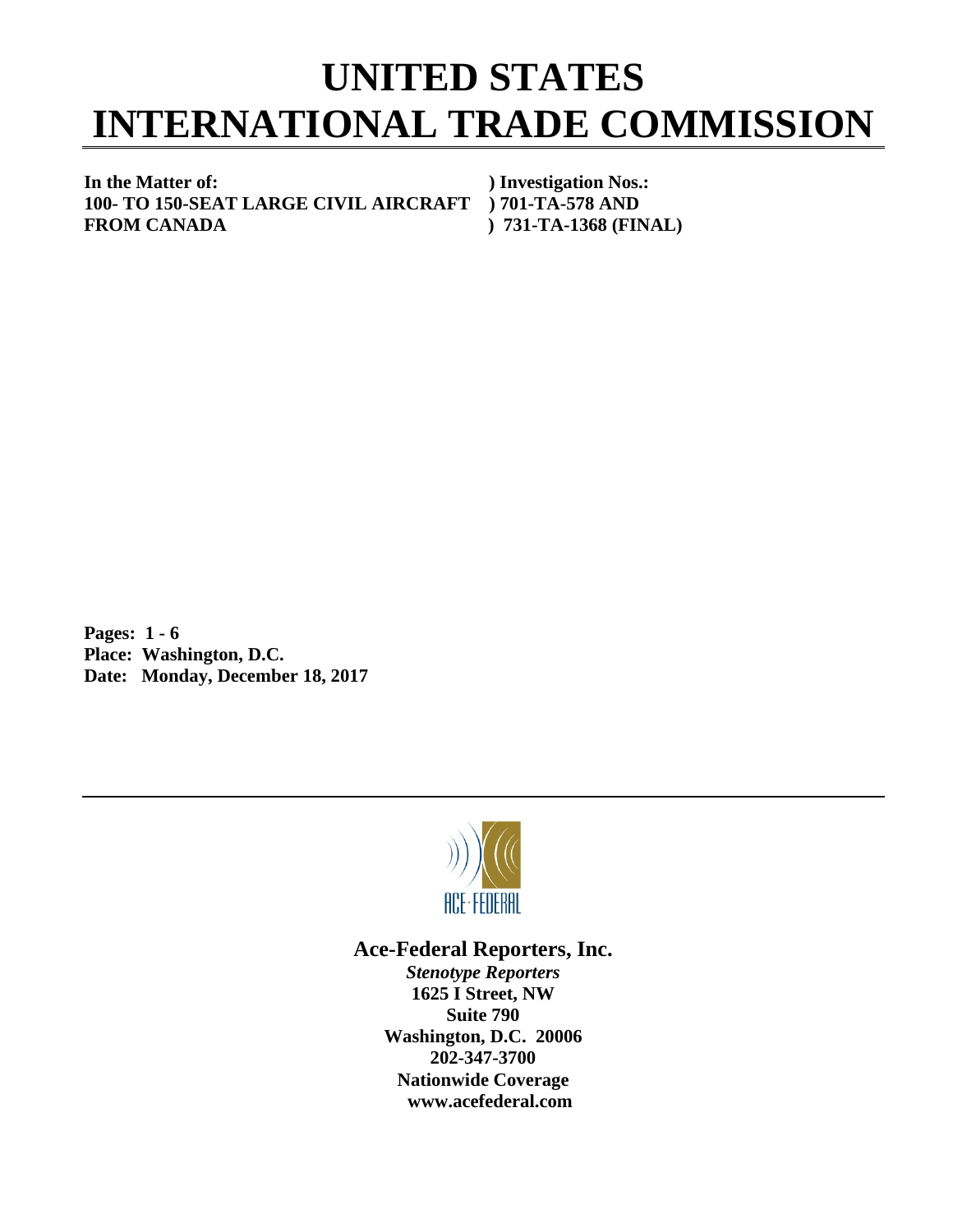1 THE UNITED STATES INTERNATIONAL TRADE COMMISSION 2 In the Matter of: (2008) 1nvestigation Nos.: 3 100 - TO 150-SEAT ) 701-TA-578 and 731-TA-1368 4 LARGE CIVIL AIRCRAFT ) (Final) 5 FROM CANADA ) 6 7 8 Friday, January 26, 2018 9 Courtroom A 10 U.S. International 11 Trade Commission 12 500 E Street, S.W. 13 Washington, D.C. 14 The meeting commenced, pursuant to notice, at 15 2:30 p.m., before the Commissioners of the United States 16 International Trade Commission, the Honorable Vice 17 Chairman, David S. Johanson, presiding. 18 APPEARANCES: 19 On behalf of the International Trade Commission: 20 Commissioners: 21 RHONDA K. SCHMIDTLEIN, CHAIRMAN (via telephone) 22 DAVID S. JOHANSON, VICE CHAIRMAN (presiding) 23 IRVING A. WILLIAMSON, COMMISSIONER 24 <u>25</u>

Ace-Federal Reporters, Inc.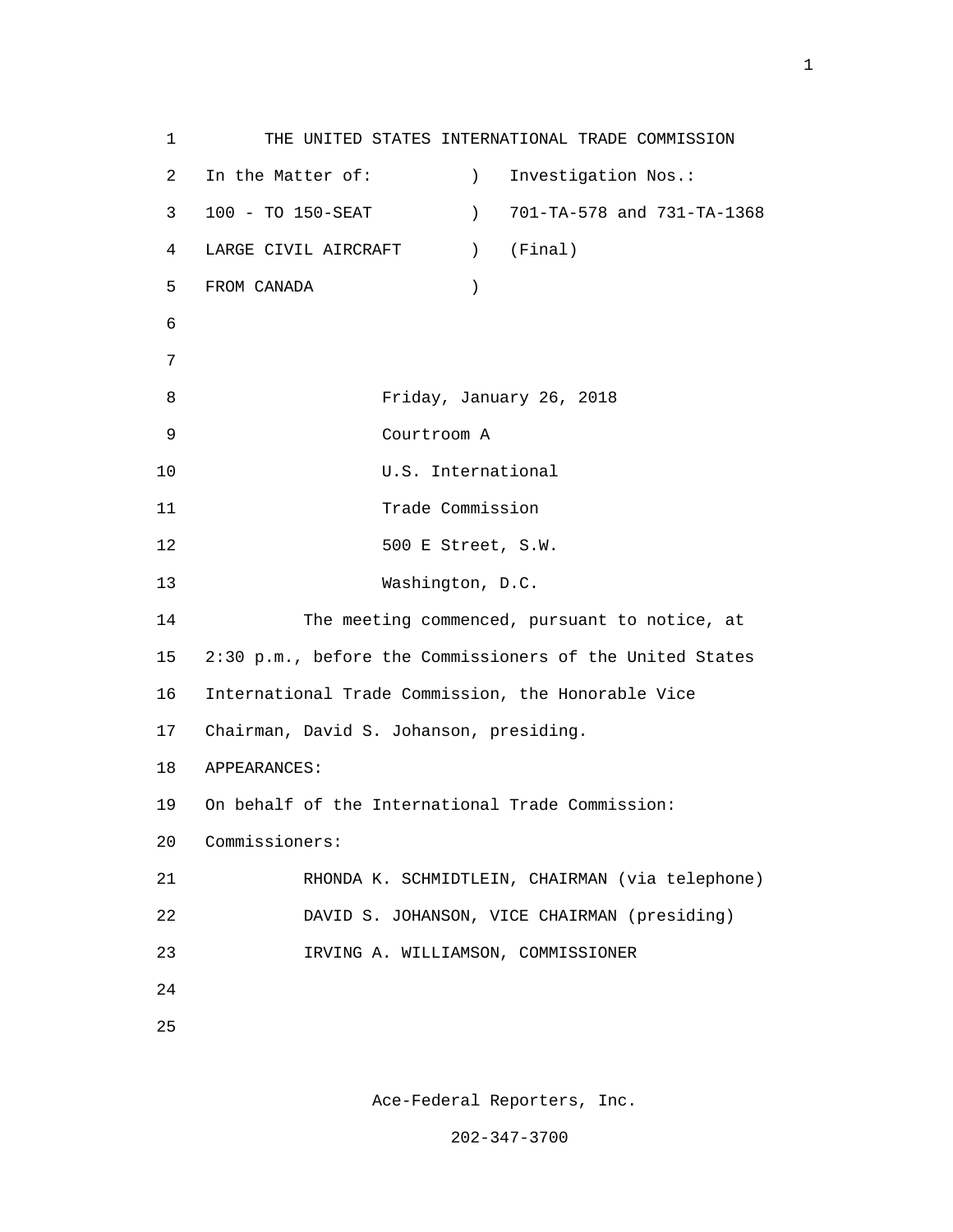```
 1 APPEARANCES (Continued)
```

```
 2 MEREDITH M. BROADBENT, COMMISSIONER
 3
 4
           5 Staff:
           6 DOUGLAS CORKRAN, SUPERVISORY INVESTIGATOR
           7 DREW DUSHKES, INVESTIGATOR
           8 CHARLES YOST, ACCOUNTANT/AUDITOR
           9 JOHN BENEDETTO, INTERNATIONAL ECONOMIST
          10 KARL VON SCHRILTZ, ATTORNEY/ADVISOR
          11 MITCHELL SEMANIK, INTERNATIONAL TRADE ANALYST
          12 RUSSELL DUNCAN, STATISTICIAN
 13
 14
          15 SHARON BELLAMY, RECORDS MANAGEMENT SPECIALIST
          16 TYRELL BURCH, PROGRAM SUPPORT SPECIALIST
 17
          18
          19
 20
 21
          22
          23
 24
<u>25</u>
```
Ace-Federal Reporters, Inc.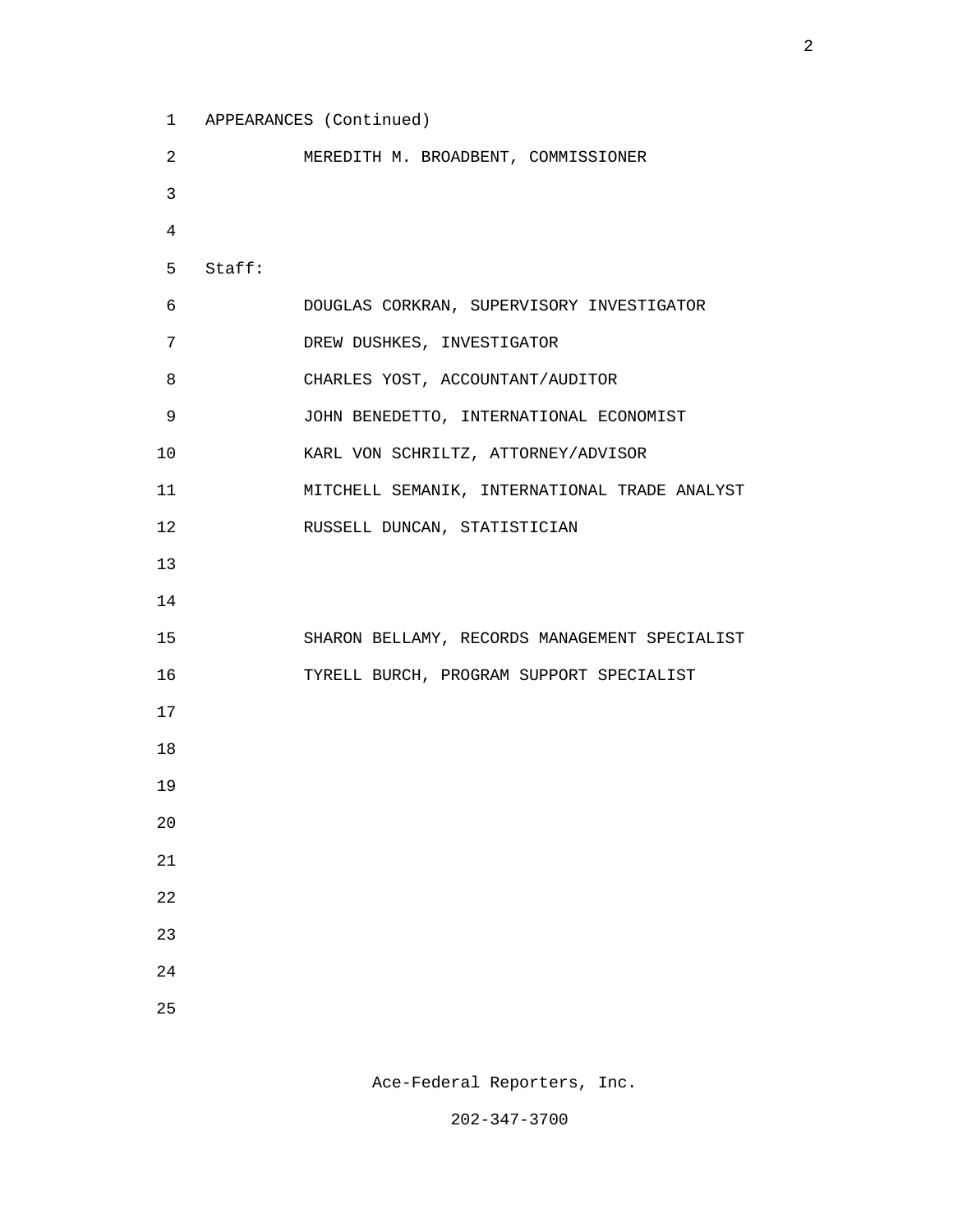1 P R O C E E D I N G S 2 (2:30 p.m.) 3 MS. BELLAMY: Will the room please come to 4 order. 5 VICE CHAIRMAN JOHANSON: Good afternoon. This 6 meeting of the U.S. International Trade Commission will now 7 come to order. Welcome to Chairman Schmidtlein who is 8 participating by telephone. 9 CHAIRMAN SCHMIDTLEIN: Good afternoon. 10 VICE CHAIRMAN JOHANSON: I understand that there 11 are no agendas for future meetings, minutes, ratification 12 lists, or outstanding action jackets to consider. 13 Next we turn to the vote in the Final phase of 14 Investigation Numbers 701-TA-578 and 731-TA-1368, 15 concerning imports of 100 to 150 Seat Large Civil Aircraft 16 from Canada. 17 Welcome to Mr. Corkran and the staff who 18 participated in these investigations. Are there any 19 questions for the staff? 20 (No response.) 21 VICE CHAIRMAN JOHANSON: Are there any additions 22 or corrections to the staff report? 23 MR. CORKRAN: Douglas Corkran, Office of 24 Investigations, thank you Vice Chairman Johanson. Staff 25 proposes that the staff report for the subject

<u>3</u>

Ace-Federal Reporters, Inc.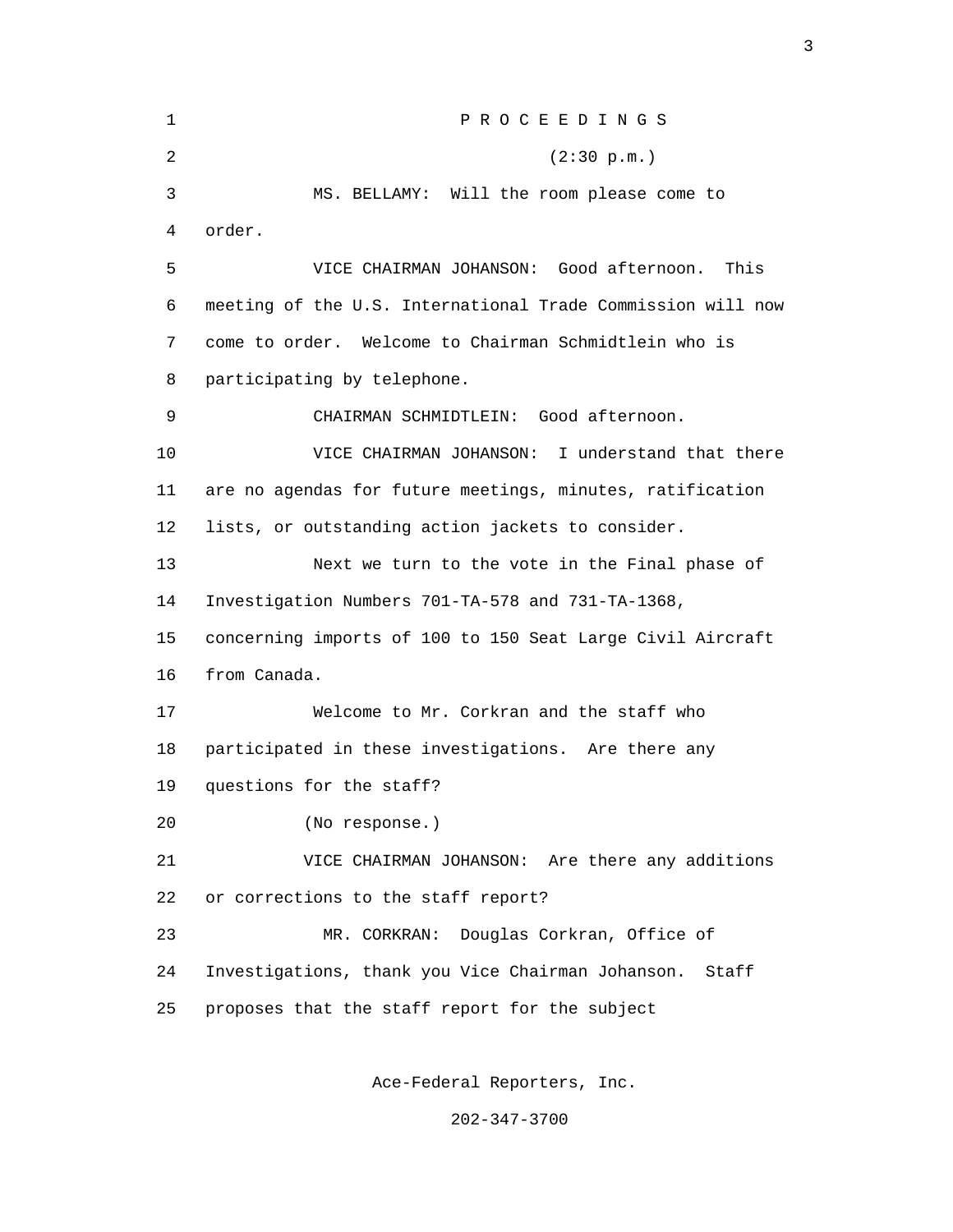1 investigations be revised in accordance with memorandum 2 INV-QQ-12, dated January 25, 2018. Staff has no further 3 revisions. 4 VICE CHAIRMAN JOHANSON: Is there any objection 5 to approval of the staff report as revised? 6 (No response.) 7 VICE CHAIRMAN JOHANSON: Hearing none, it is 8 approved. Madam Secretary, will you please call the roll? 9 MS. BELLAMY: Commissioner Williamson? 10 COMMISSIONER WILLIAMSON: I vote in the 11 negative. 12 MS. BELLAMY: Commissioner Johanson? 13 COMMISSIONER JOHANSON: I vote in the negative. 14 MS. BELLAMY: Commissioner Broadbent? 15 COMMISSIONER BROADBENT: I vote in the 16 negative. 17 MS. BELLAMY: Commissioner Schmidtlein? 18 COMMISSIONER SCHMIDTLEIN: I vote in the 19 negative. 20 MS. BELLAMY: Mr. Chairman, the Commission has 21 reached a negative determination in these investigations. 22 VICE CHAIRMAN JOHANSON: Thank you, Madam 23 Secretary. Further information concerning these 24 determinations will be in the press release. Views of the 25 Commission currently are scheduled to be completed and

Ace-Federal Reporters, Inc.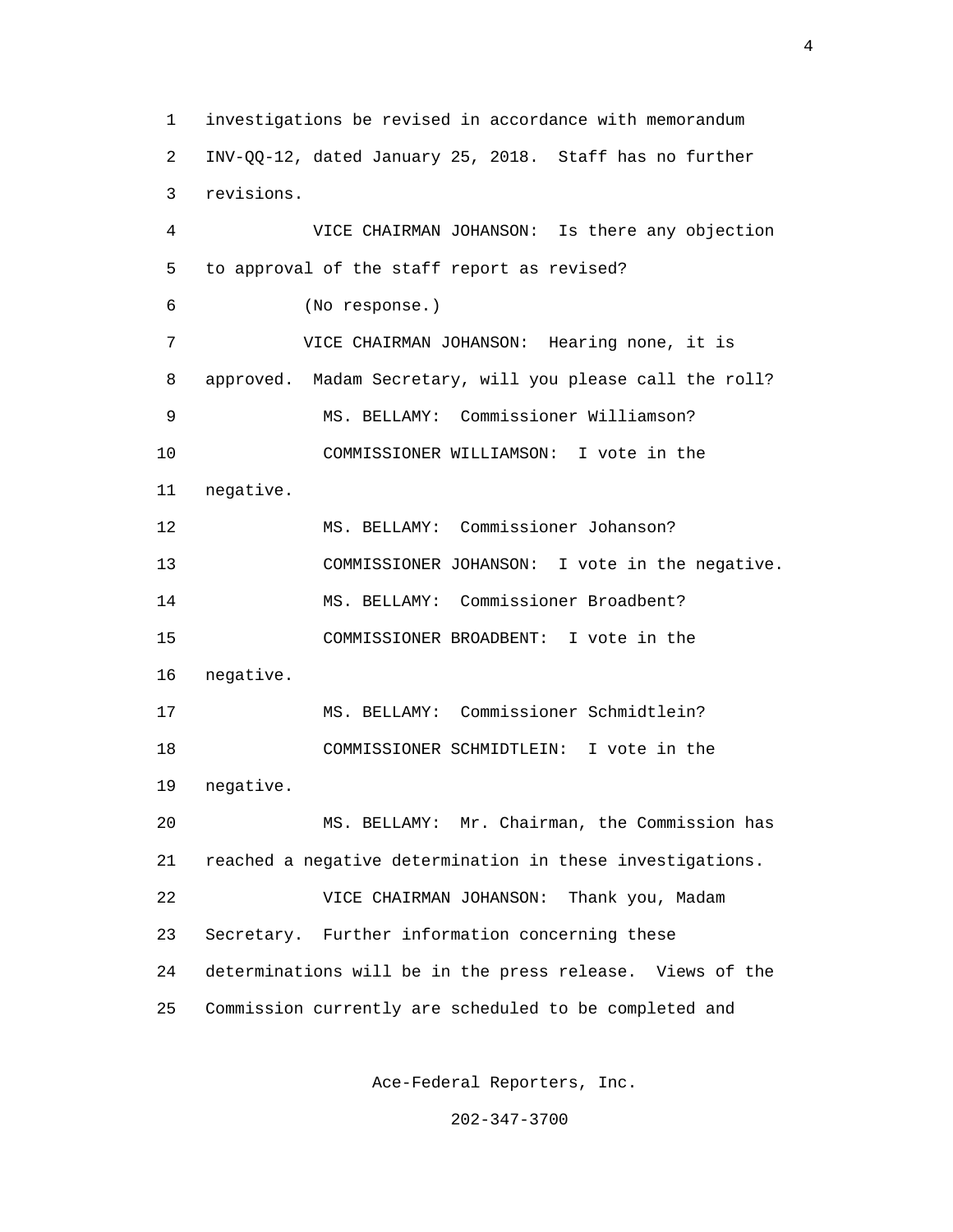1 filed by February 13, 2018.

 2 Thank you again to all the staff who 3 participated in these investigations. Seeing that there is 4 no other business before the Commission, this meeting is 5 adjourned. 6 (Whereupon, the meeting was adjourned at 2:32 p.m.) e a seu a constantin de la Barca de la Barca de la Barca de la Barca de la Barca de la Barca de la Barca de la